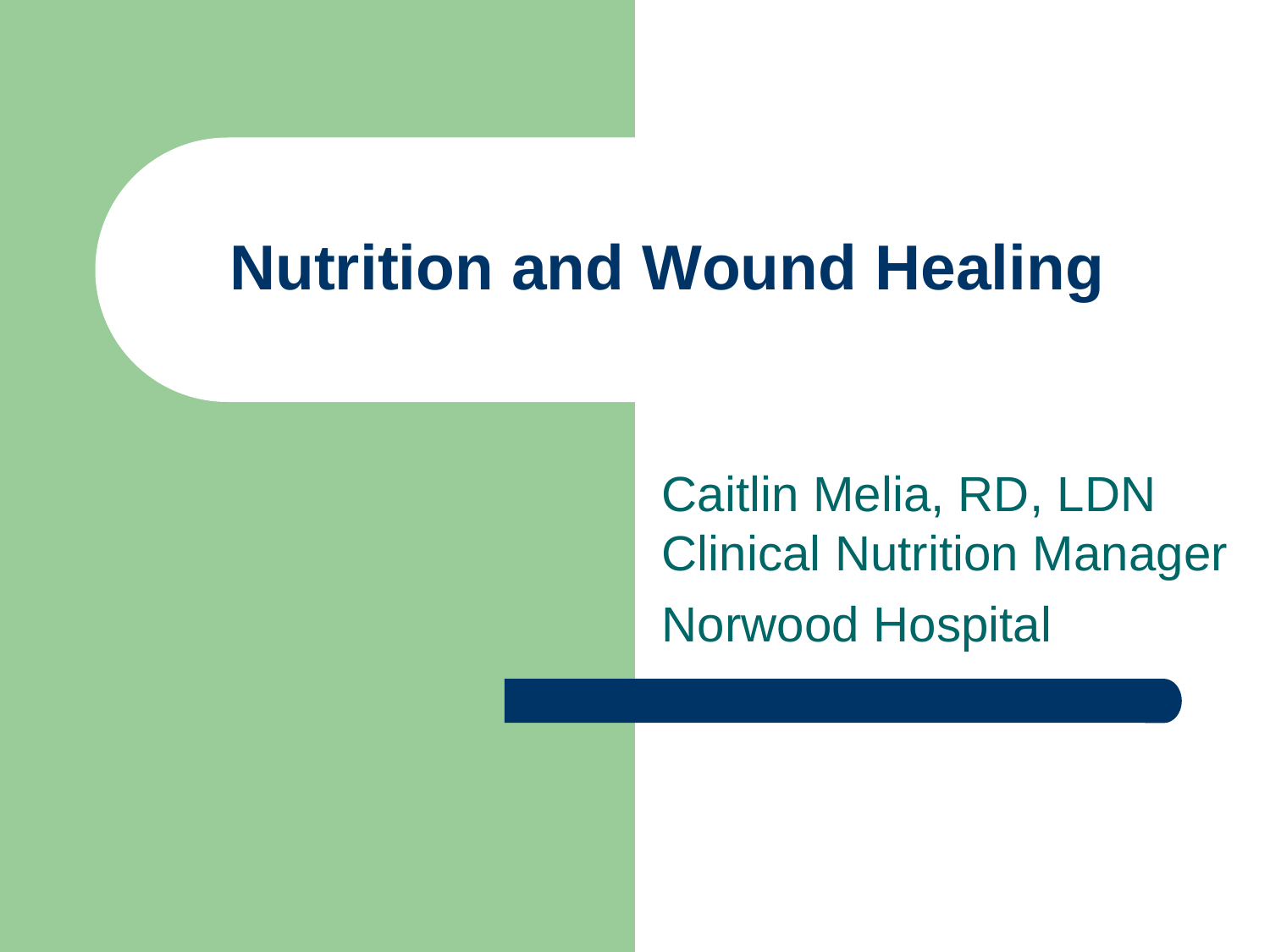# **Risk Factors for Impaired Healing**

- Advanced age
- Cognitive impairment/altered sensory perception
- **Diabetes**
- Inadequate perfusion/ oxygenation/circulation
- Incontinence/moisture
- Infection
- Medications
- Malnutrition
- Obesity
- Preoperative illnesses/co-morbidities
- Underweight

Many of these risk factors are related either directly or indirectly to nutrition status!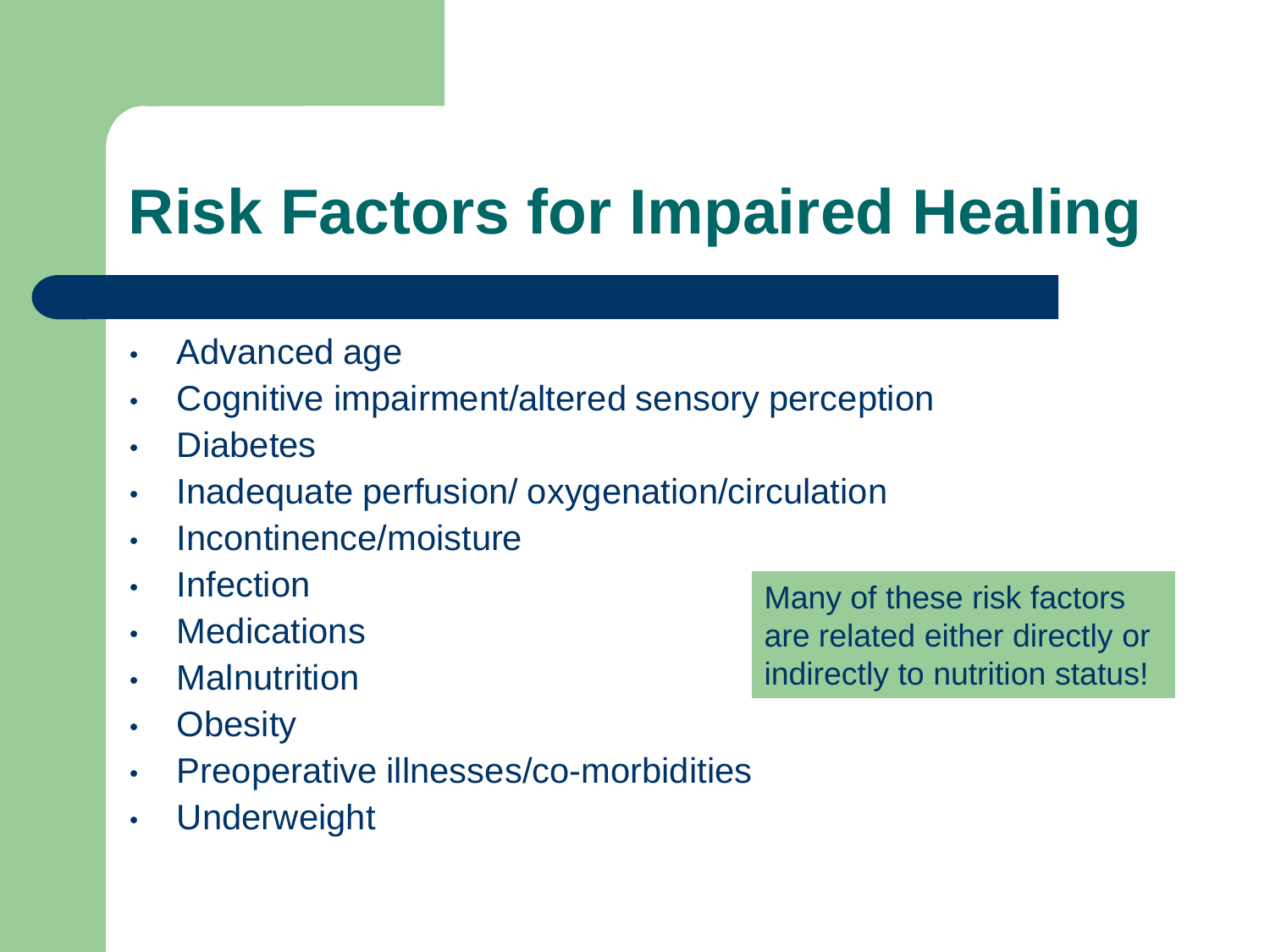# **Nutrition and Wound Healing**

- We know good nutrition is essential for wound healing
- Present nutrition recommendations for wound healing are based on small studies and expert opinion – lacks a lot of real evidenced-based research

#### **Let's talk about what we know so far…**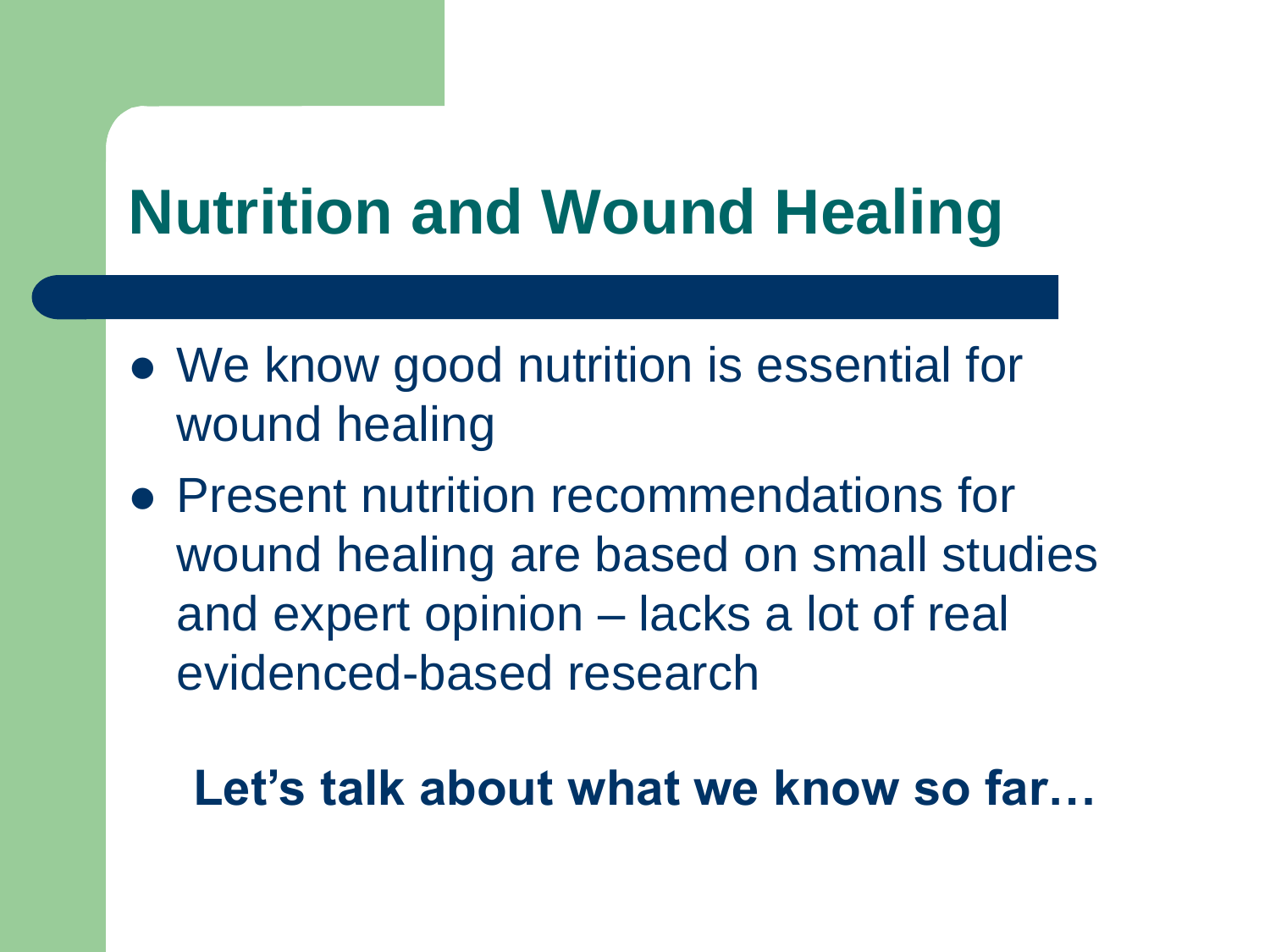## **Nutrition Assessment**

#### **The WOCN Guideline for the Prevention and Management of Pressure Ulcers:**

Recommends that "patients who are at risk for the development of pressure ulcers maintain adequate nutrition that is compatible with the patient's wishes or condition to maximize the potential for healing."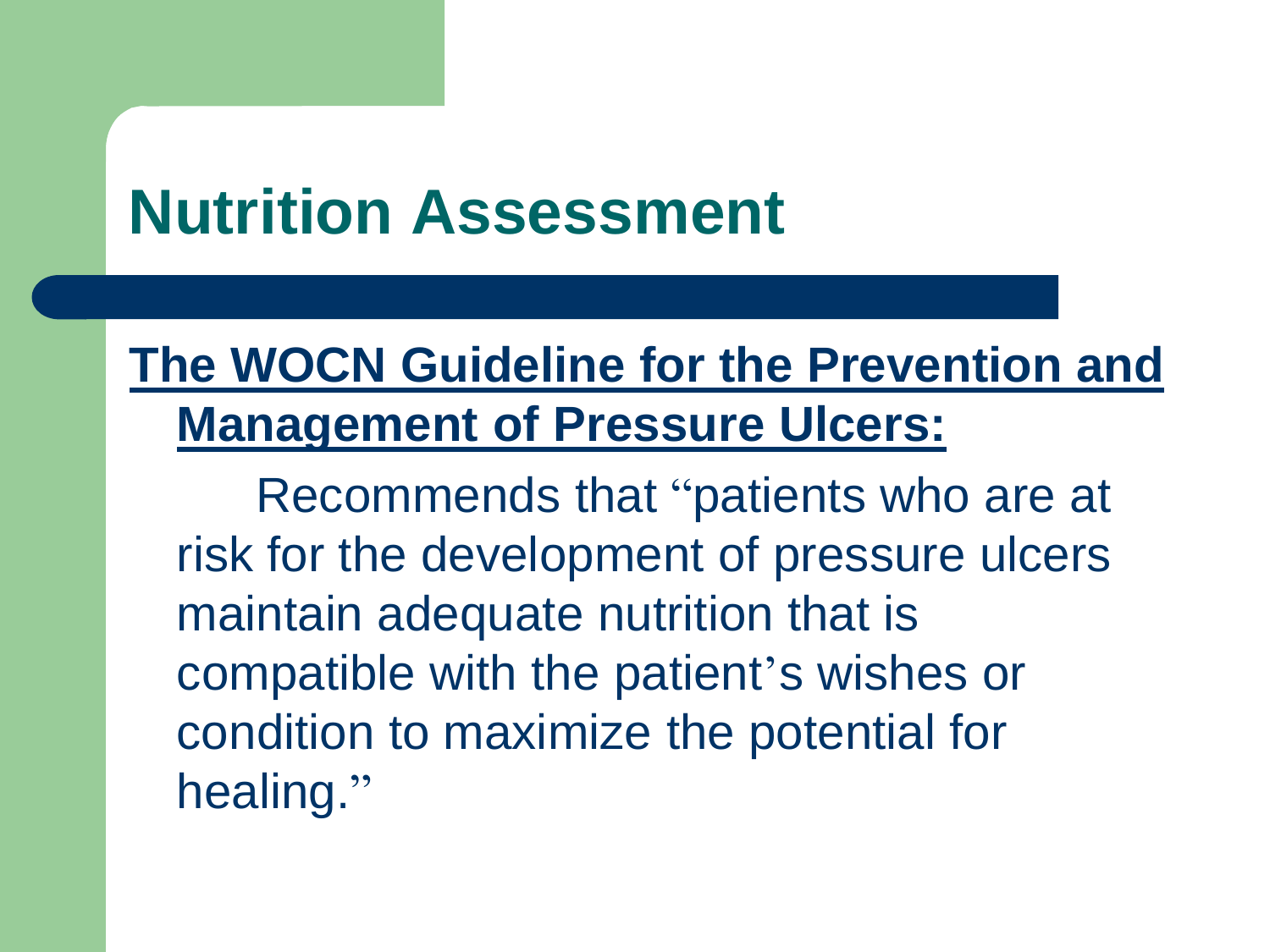## **The Role of the RD on the Wound Care Team**

- RD should assess all patients with pressure ulcers and other skin integrity issues
- Nutrition interventions must be **individualized** to the patient/resident, and based on pressure ulcer stage, meal intake, calorie, protein, and nutrient needs, patient /resident likes and dislikes.
	- Don't use a "one-size-fits-all approach" to nutrition therapy!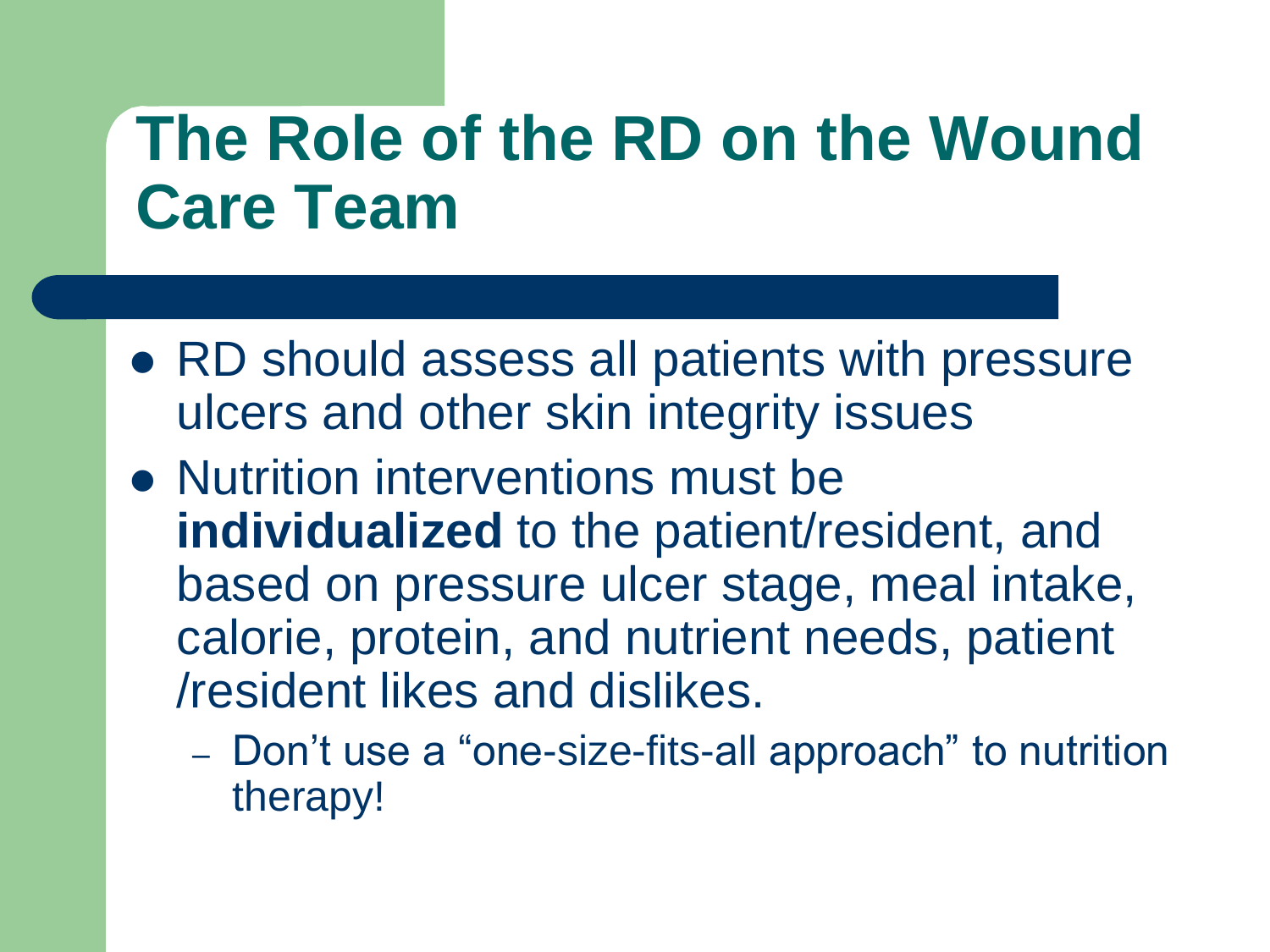## **Nutrition Assessment**

#### **RD should assess:**

- **Energy stores, somatic protein stores, hydration, and vitamin and mineral status.**
- **Diet history: how and what the patient usually eats.**
- **Get info by talking with patient, family, and clinical staff to get the most complete history.**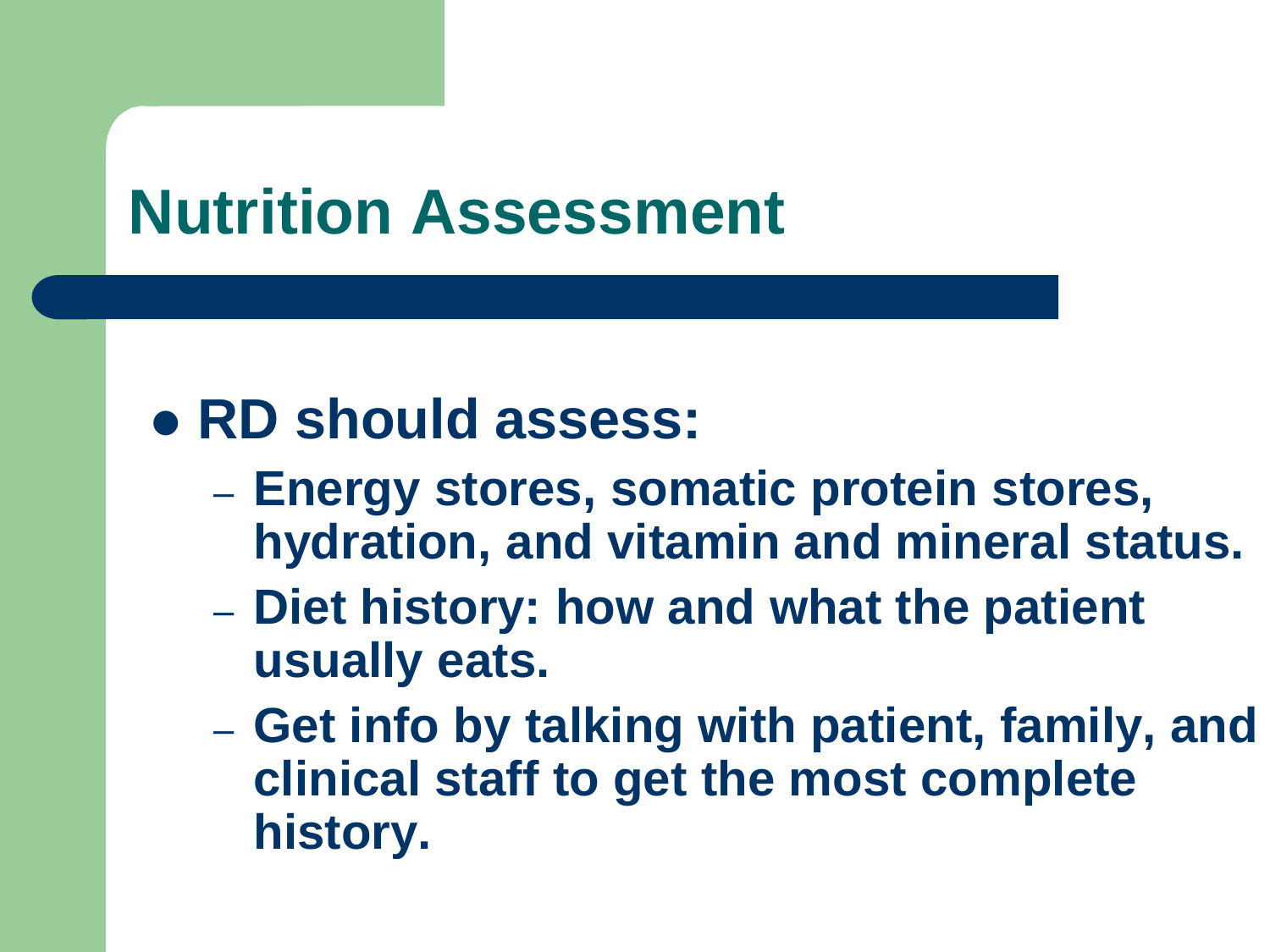# **Assessing Nutrition Needs**

- **Energy requirements**
- **Protein requirements**
- **Fluid requirements**
- **Micronutrient**

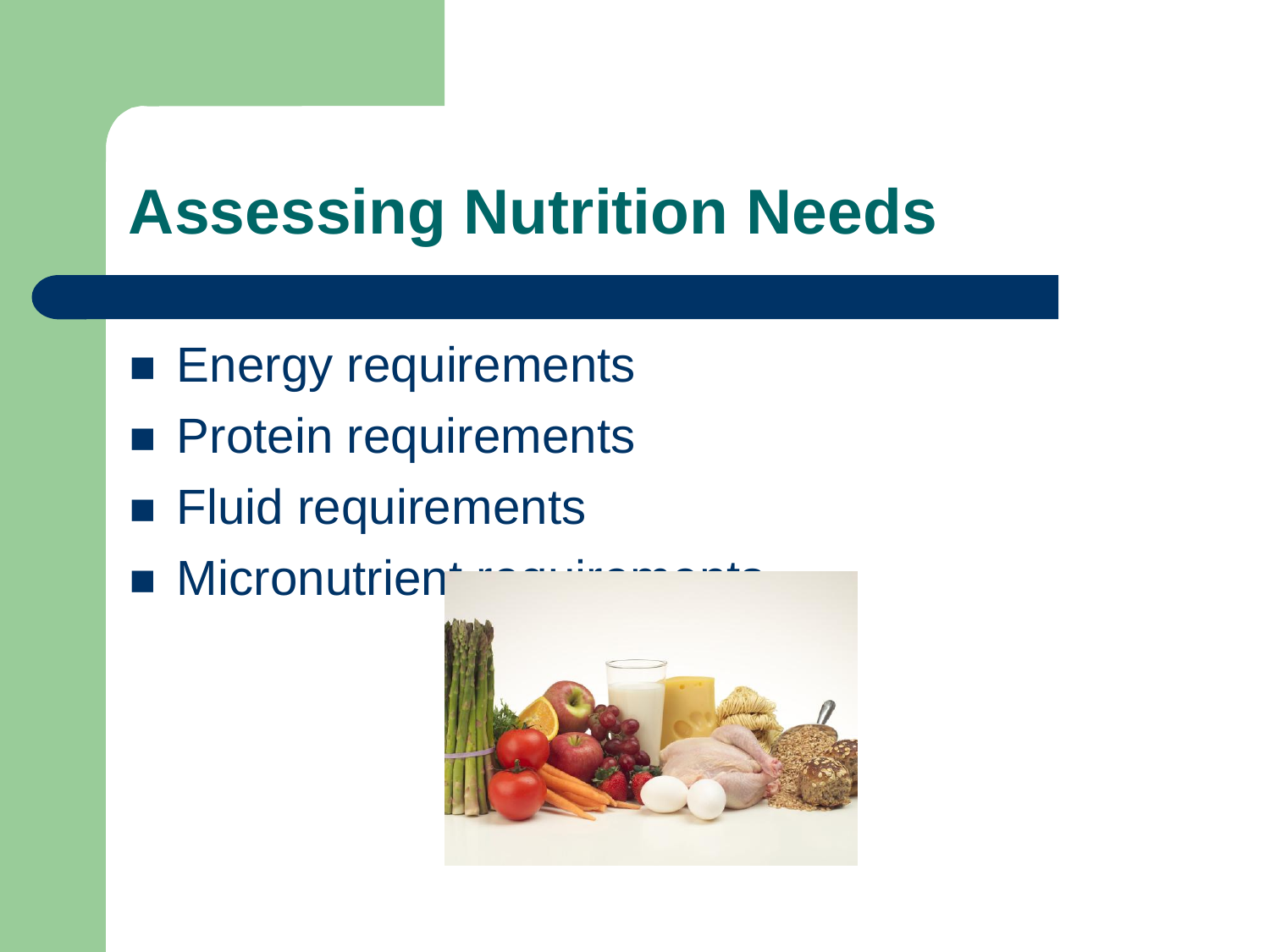#### **Energy Requirements for Patients with Pressure Ulcers**

*Adequate Calories = essential for wound healing. Promotes anabolism, nitrogen and collagen synthesis and healing*

- **30 – 35 kcal/kg body weight daily**
- *Agency for Health Care Policy and Research and the European Pressure Ulcer Advisory Board*
- **35 – 40 kcal/kg body weight daily for patients who are underweight or losing weight**
- *National Pressure Ulcer Advisory Panel*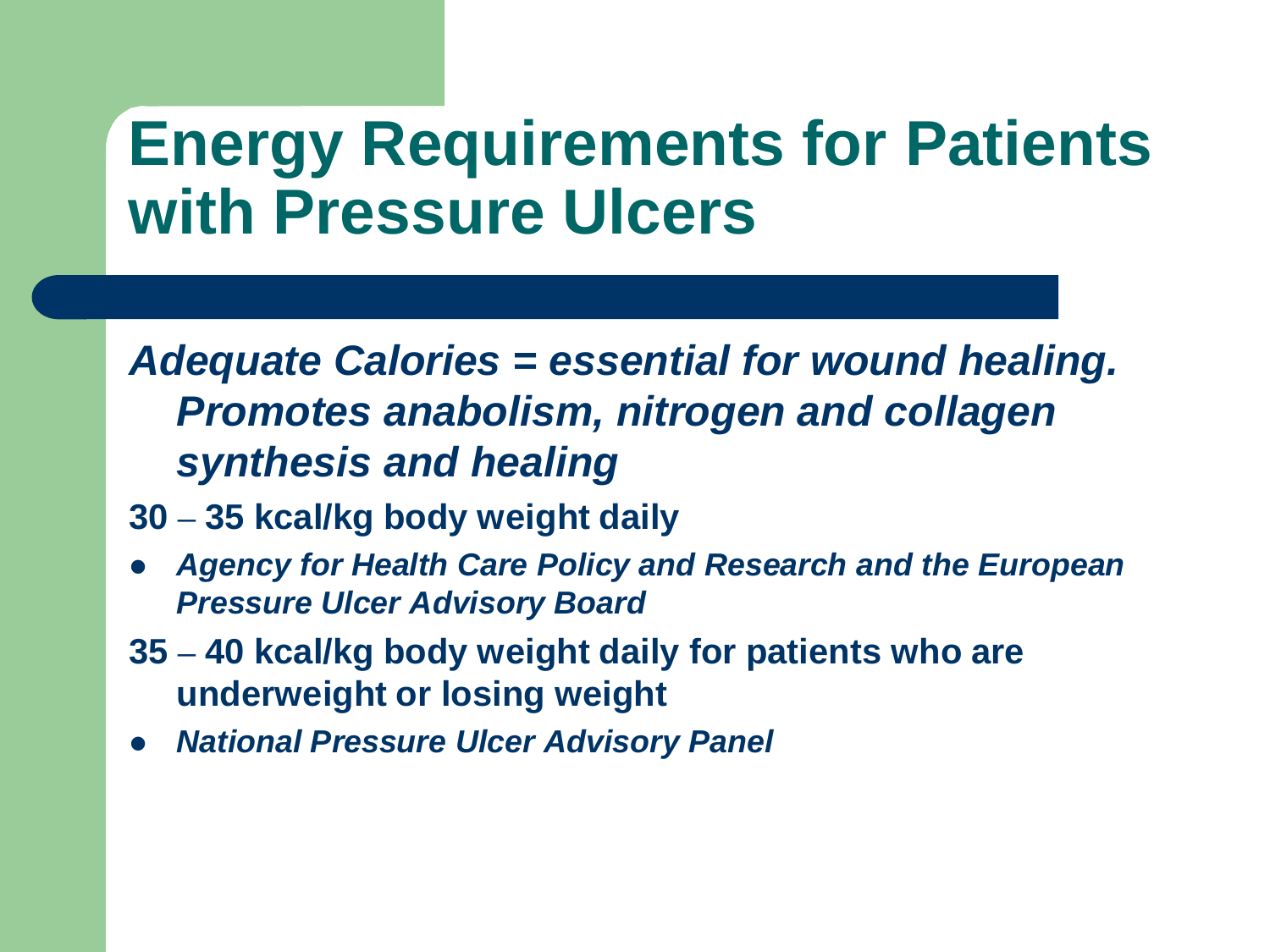## **Protein**

#### • Why so important?

- Increased protein intake decreases net nitrogen losses
- Essential for new cell growth
- Protein is an essential part of collagen and other structural components

NOTE: Excessive protein (greater than estimated needs) does NOT encourage faster healing and potentially lead to dehydration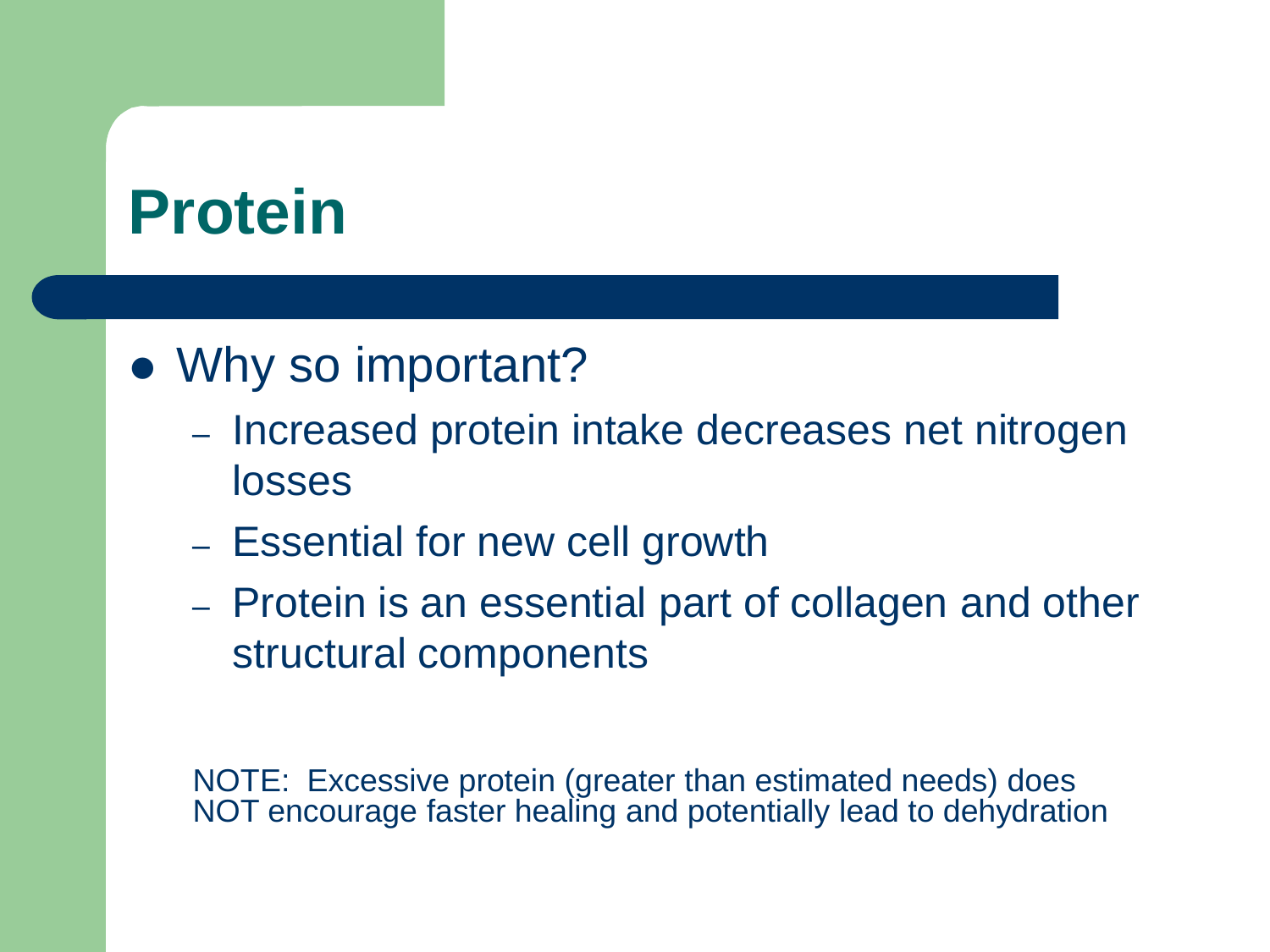## **Protein Requirements**

*Goal: Provide adequate protein for positive nitrogen and to spare energy.* 

| <b>Patient Type</b>                               | <b>Estimated Daily</b><br><b>Protein Needs</b> |
|---------------------------------------------------|------------------------------------------------|
| <b>Healthy Adults</b>                             | $0.8 - 1.0$ g/kg                               |
| <b>Elderly Patients</b>                           | $1.0 - 1.2$ g/kg                               |
| <b>Patients at Risk</b><br>for Pressure<br>Ulcers | $1.0 - 1.5$ g/kg                               |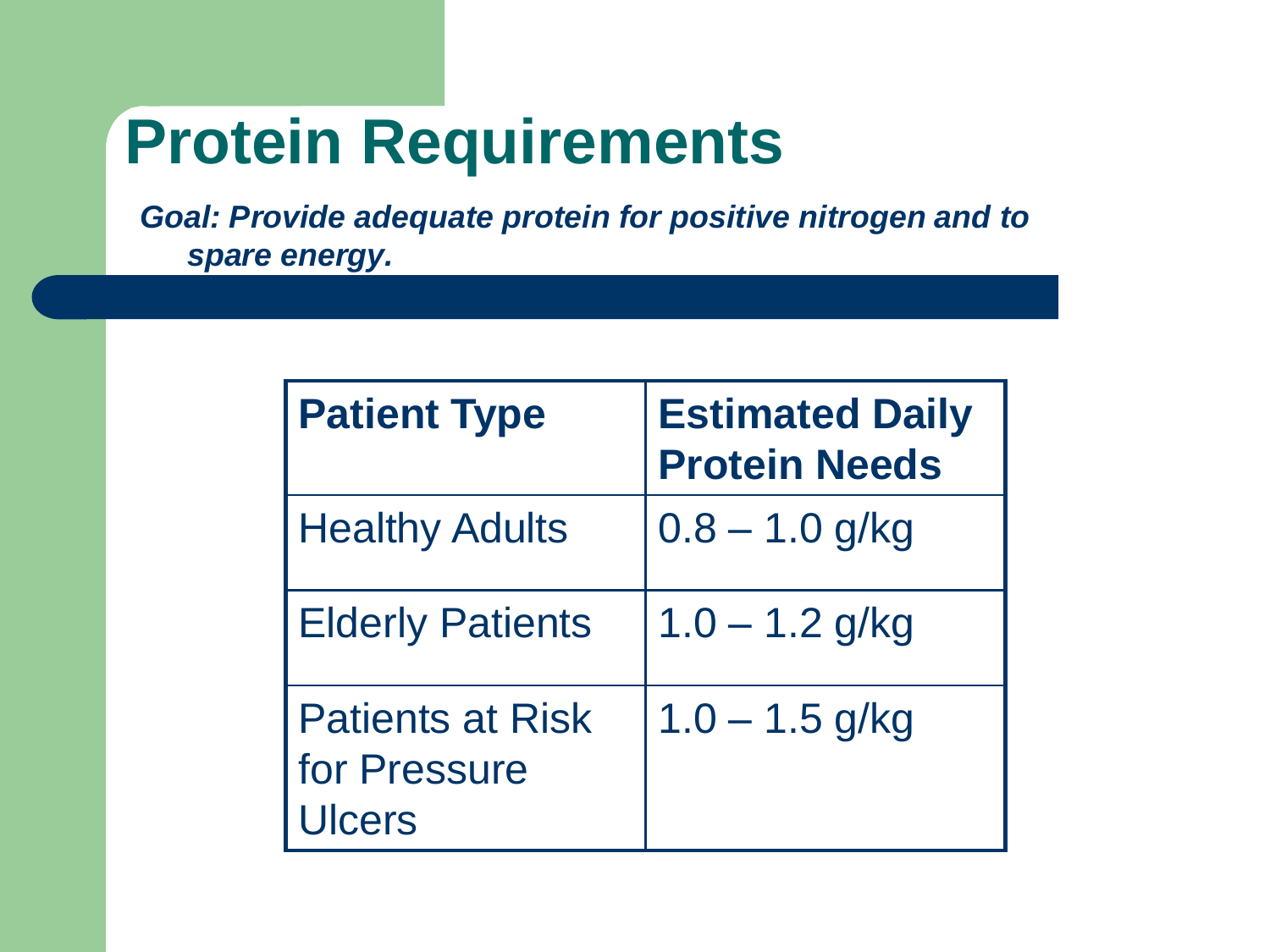## **Protein**

- Be careful not to give excessive dietary protein
	- More than  $1.5 2.0$  g/kg per day could be a risk factor for dehydration
	- especially true in our elderly patients
- Typically  $1.2 1.5$  g/kg of protein is recommended to promote wound healing (unless contraindicated by medical condition)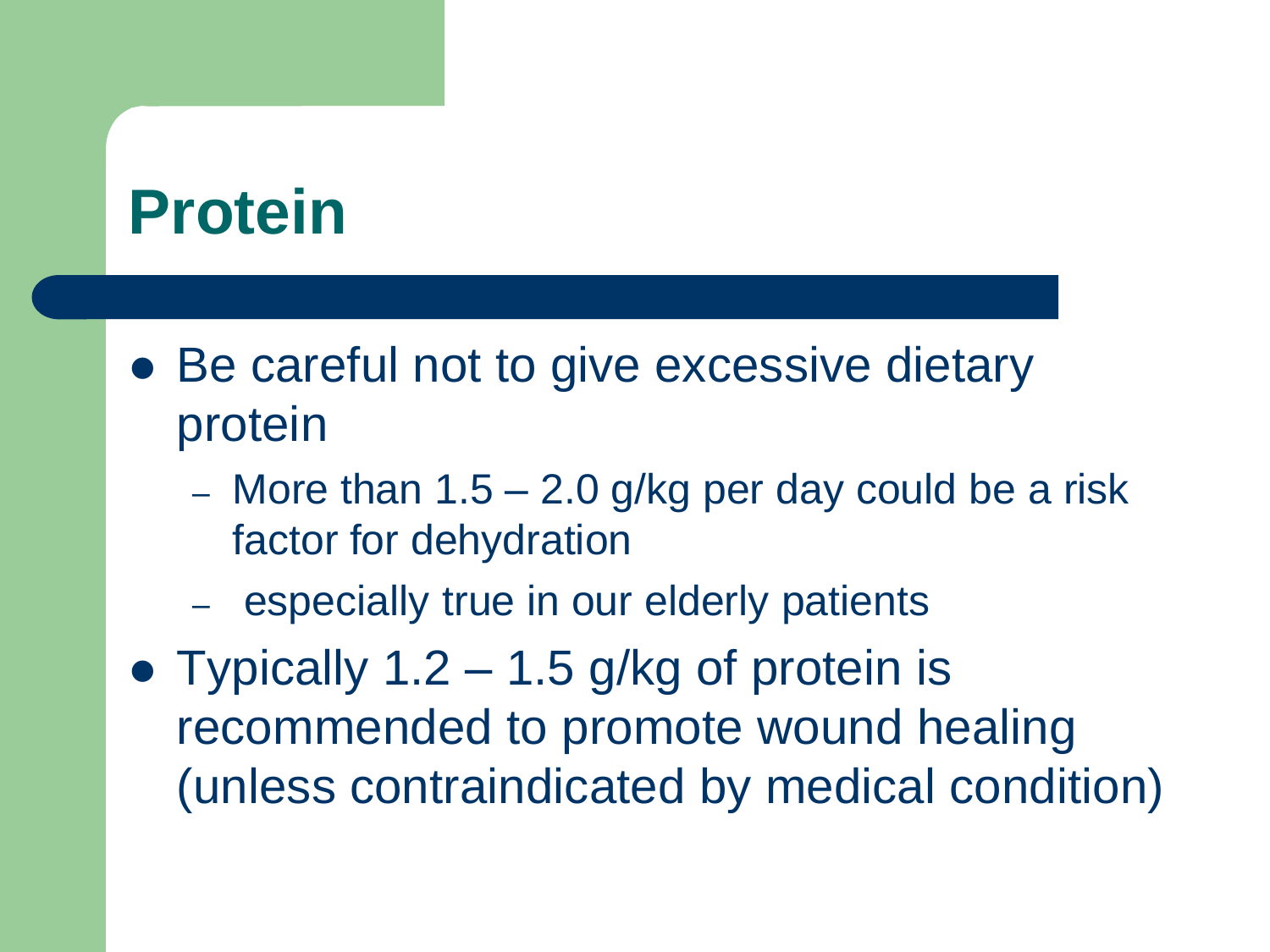# **Arginine**

- Non-essential amino acid.
- Some studies have shown that arginine increases concentrations of hydroxyproline, which is an indicator of collagen deposition and protein in the wound site.
- May increase blood flow to wound (so increased nutrient delivery)
- Found in some specialty oral supplements and tube feeding formulas.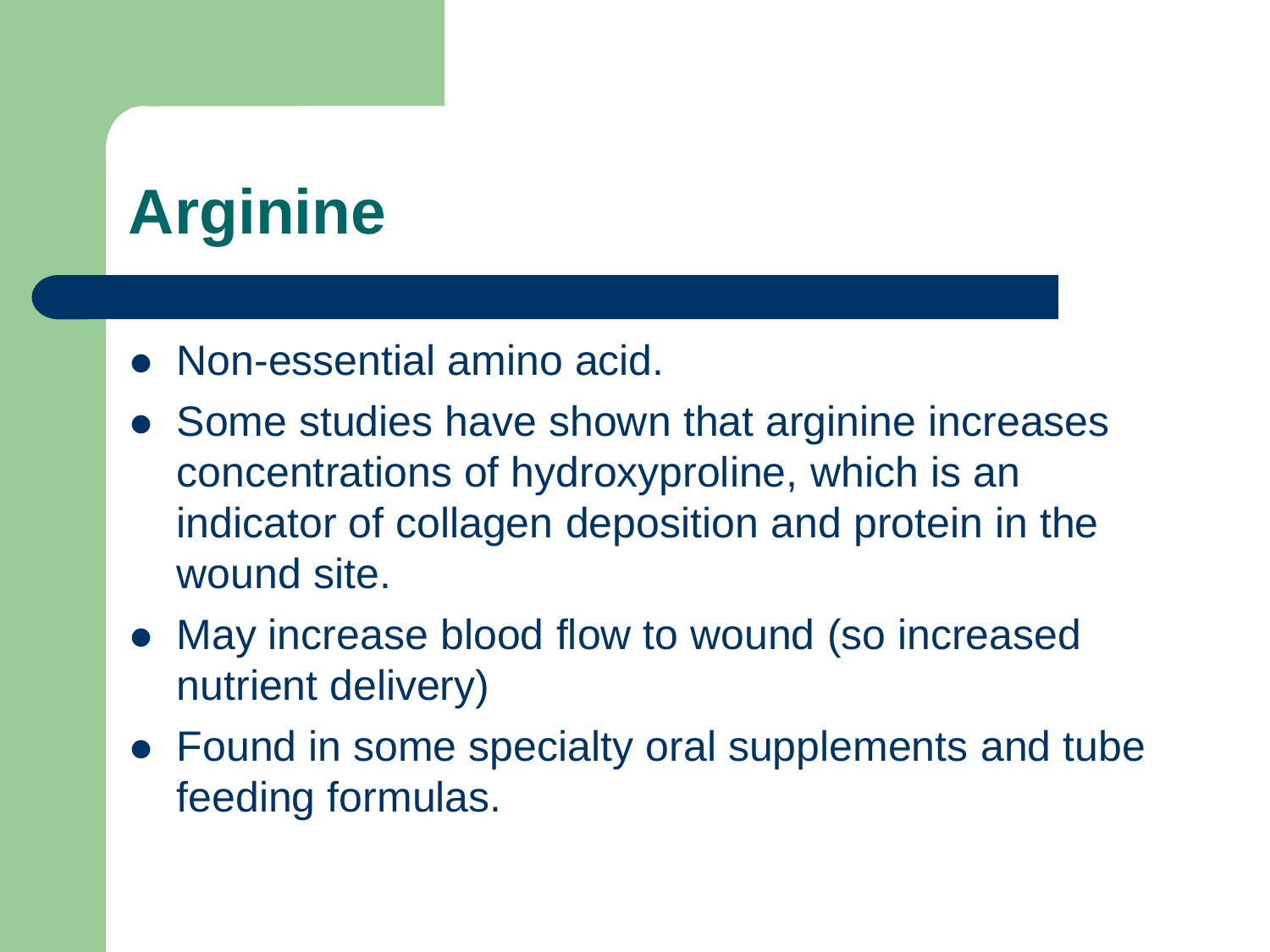# **Glutamine**

- Sometimes referred to as "conditionally essential"
- May help stimulate collagen production
- Further research is needed before any specific recommendations are made
- Is being added to many supplements/tube feeding formulas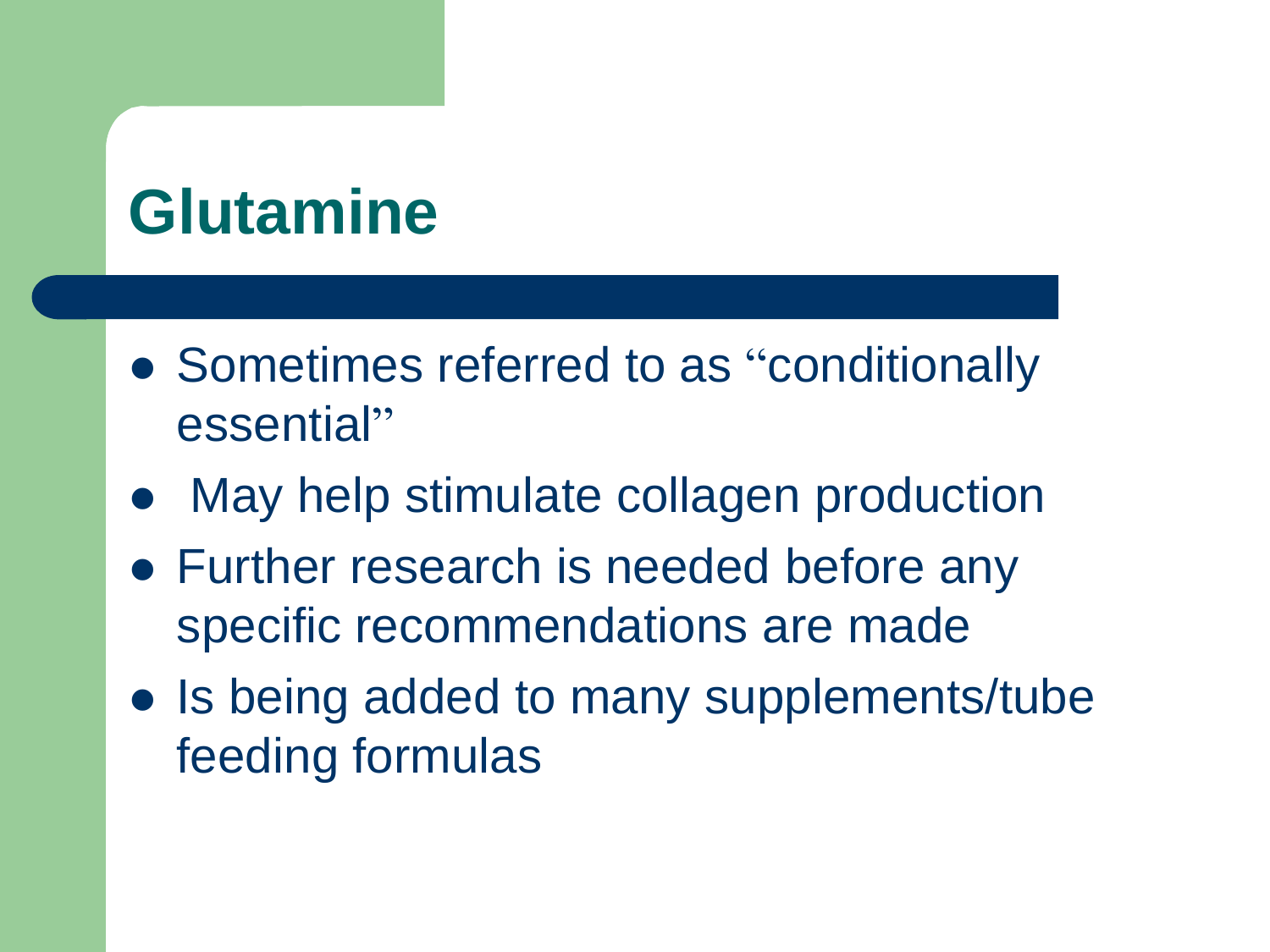#### **Albumin as an Indicator of Nutrition Status**

- Clinicians have used this in the past to indicate nutrition status
- No longer recommended as an accurate measurement of nutrition status because of:
	- long half-life (12 to 21 days)
	- multiple factors which decrease albumin levels even when protein intake is adequate (e.g., infection, acute stress, surgery, cortisone excess, hydration status)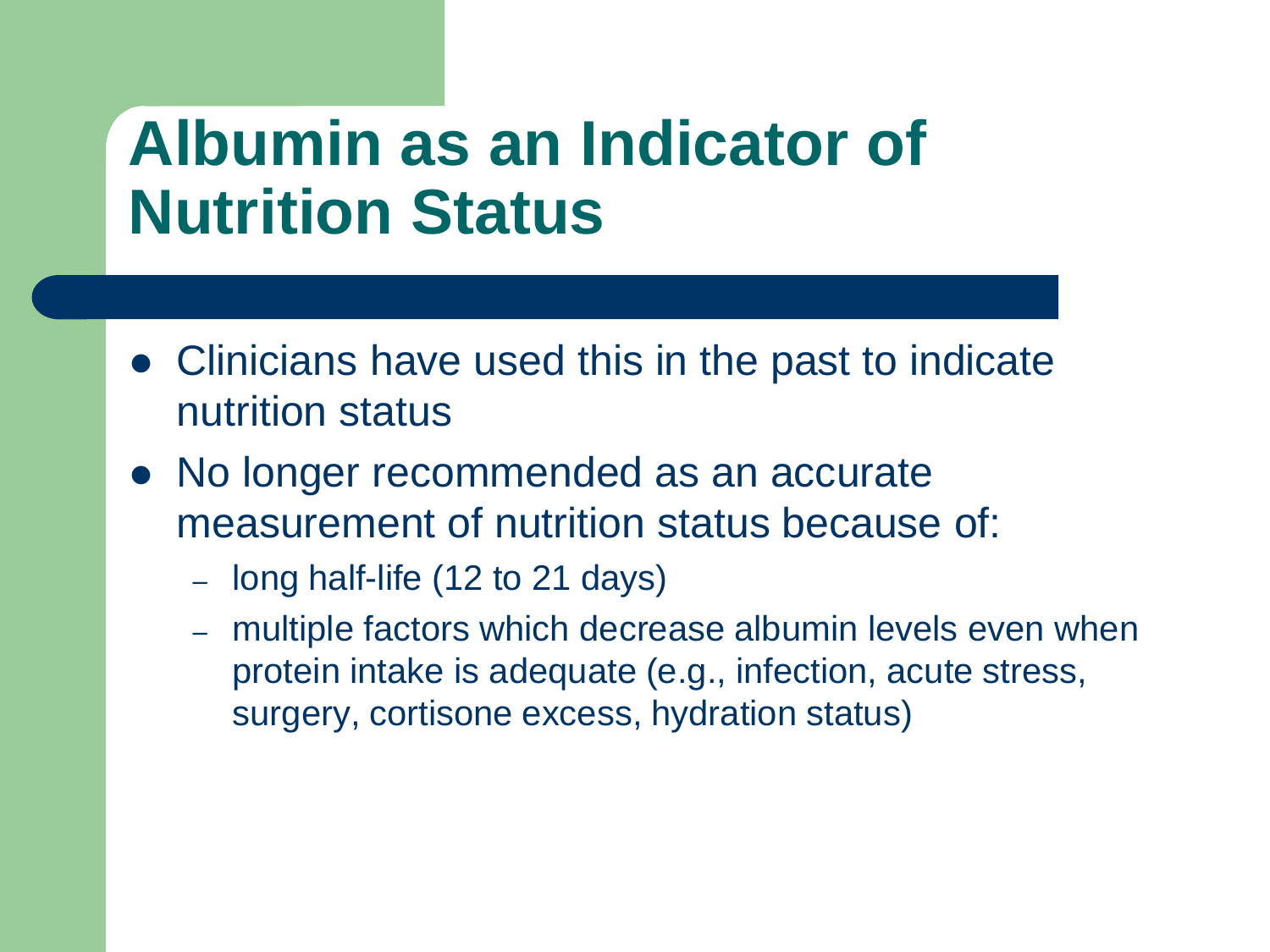## **Diet Liberalization**

- Patients with pressure ulcers should be on the least restrictive diet as possible
- Helps improve oral intake
- Patients have more foods to choose from
- High fat foods are more calorie dense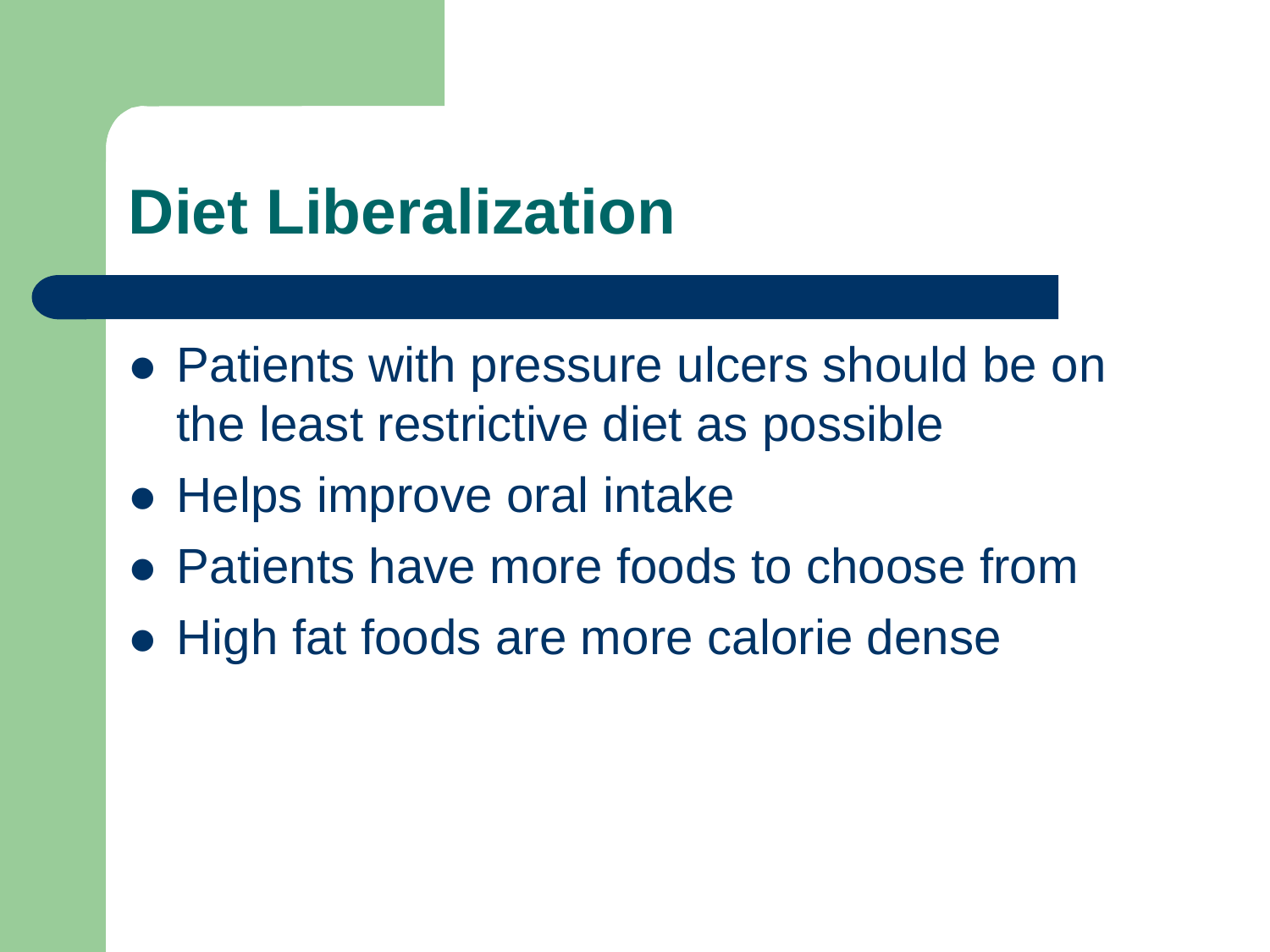## **Diet Liberalization**

#### **Unintended Weight Loss in Older Adults Evidence-based Nutrition Practice Guideline Released October 2009**

―Seven studies were evaluated regarding liberalized diets, meal patterns and composition in older adults. Three studies report little scientific evidence to support the use of restrictive diets in the elderly. Resident involvement in menu planning, as well as flexibility of the meal pattern and composition, may result in improved intake of food and fluid."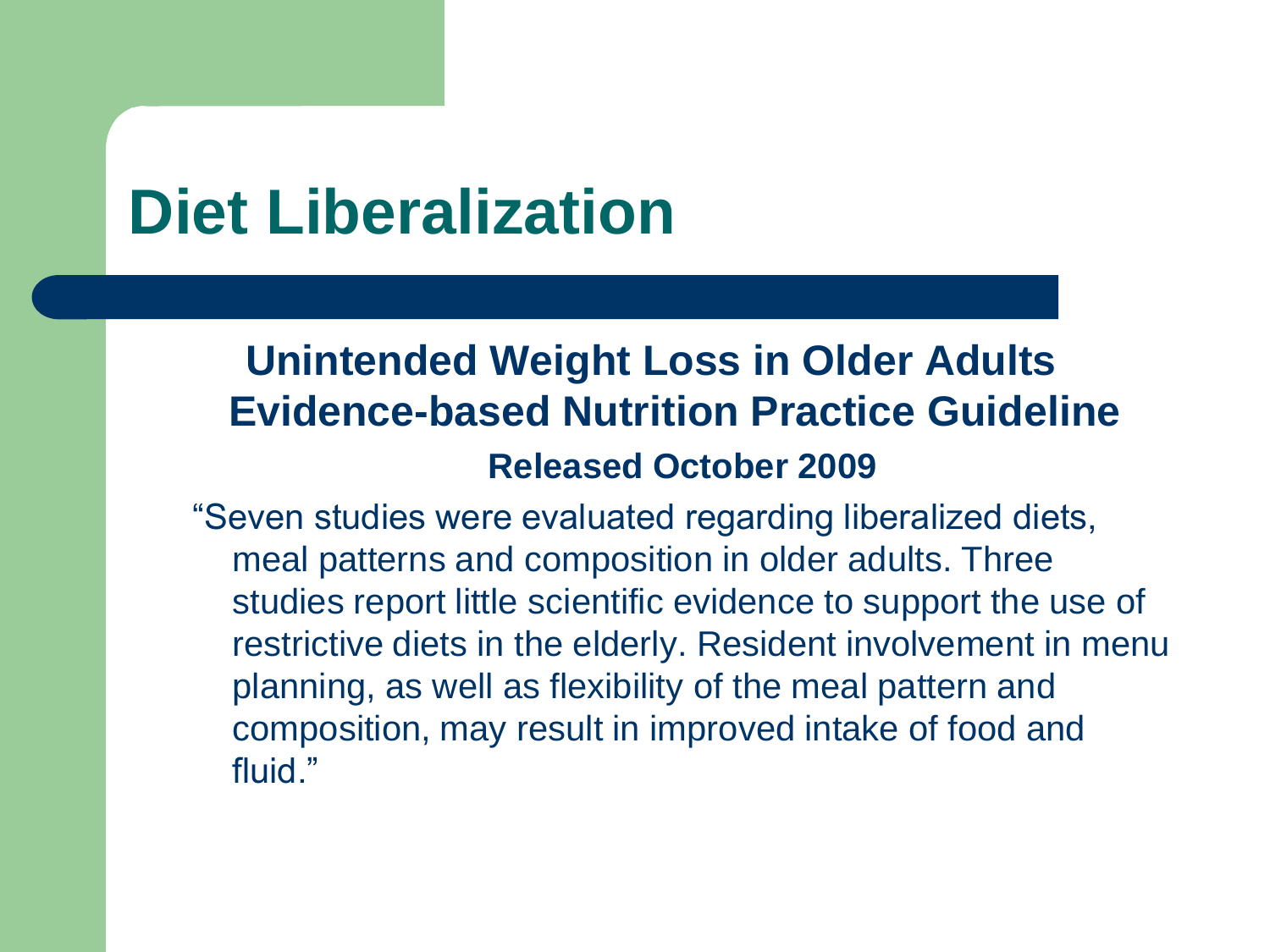## **Fluid Requirements**

- General Adult Fluid Needs:
	- 30-40 mL/kg per day or 1-1.5 mL/kcal expended
- Monitoring hydration status in patients with pressure ulcers in essential for quality care
	- Fluid needs are usually increased because of losses caused by evaporation from open pressure ulcers, wound drainage, and fever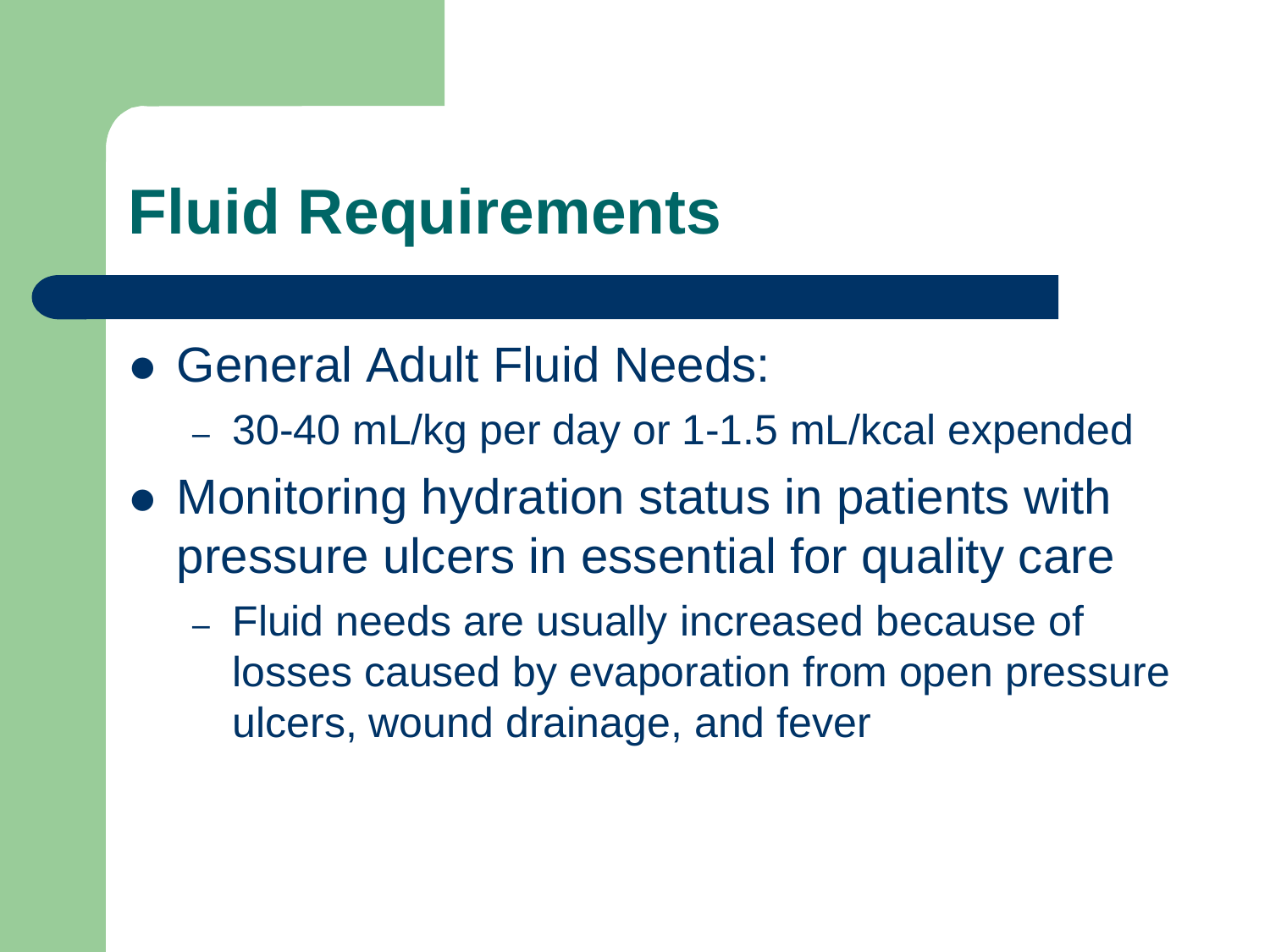# **Vitamin and Mineral Supplementation**

- "If vitamin and mineral deficiencies are confirmed or suspected, it is recommended to provide a multivitamin/mineral supplement that contains the RDI for micronutrients with a role in wound healing. In the absence of confirmed or suspected vitamin and mineral deficiencies, data do not exist to indicate that supplementation will decrease pressure ulcer risk or aid in pressure ulcer wound healing (Reddy 2008)."
	- ADA Nutrition Care Manual
- So we as clinicians need to consider both the potential benefits AND risks whenever using pharmacologic doses of any nutrient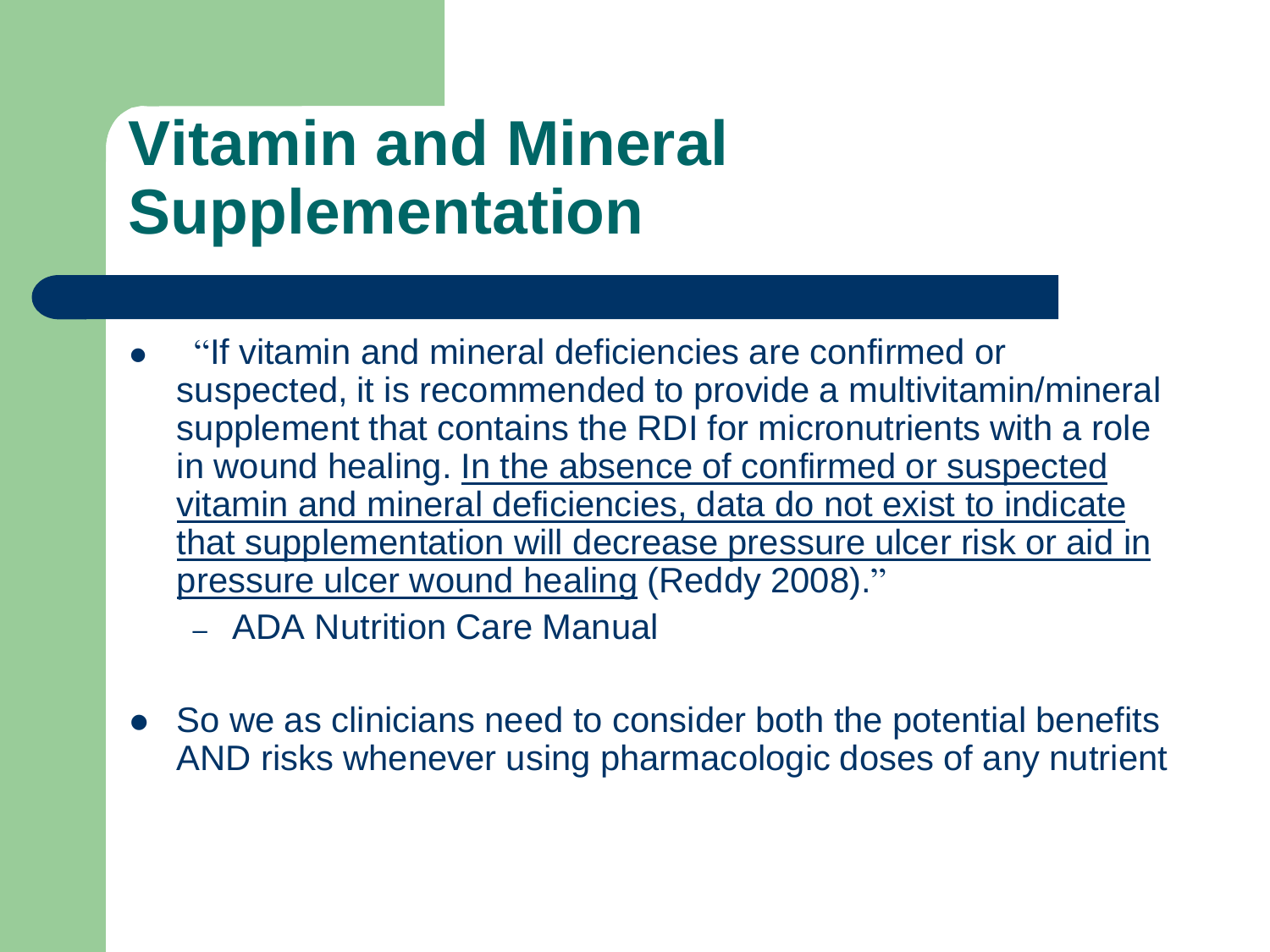# **Vitamin C**

- Works with amino acids proline and lysine during collagen synthesis.
- Routine supplementation of Vitamin C is likely safe for most patients, however it's unlikely that it will accelerate wound healing in non-deficient patients.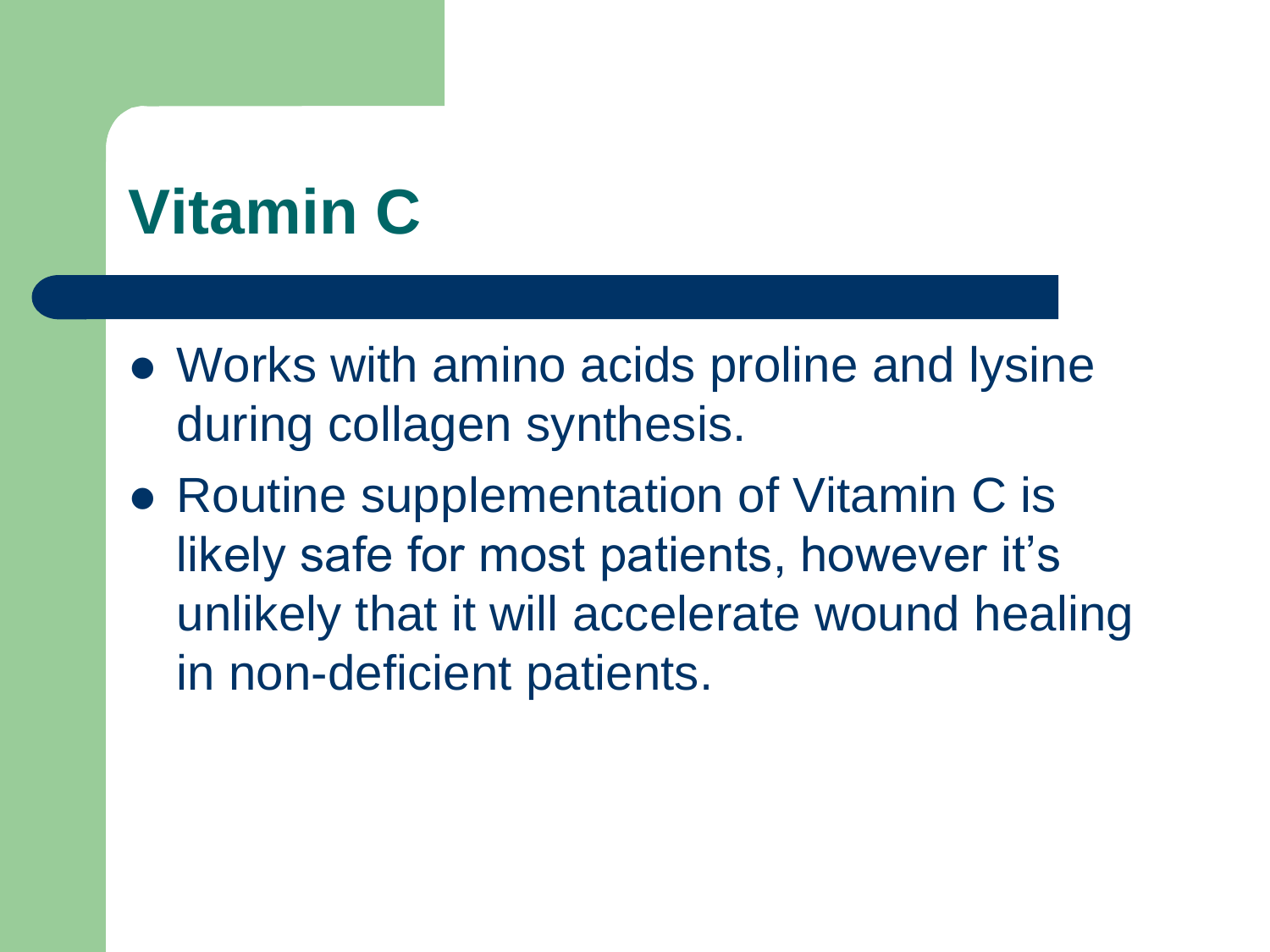## **Zinc**

- Role in cellular proliferation and protein synthesis.
- No evidence-based research that supports the routine use of supplemental zinc to promote healing of pressure ulcers.
- In fact, high doses of zinc can adversely effect copper status (another important mineral in wound healing).
- Should only be ordered if there is a suspected deficiency.
- general practice is to give ZnSO4 220 mg (50 mg elemental zinc) for no longer than two to three weeks.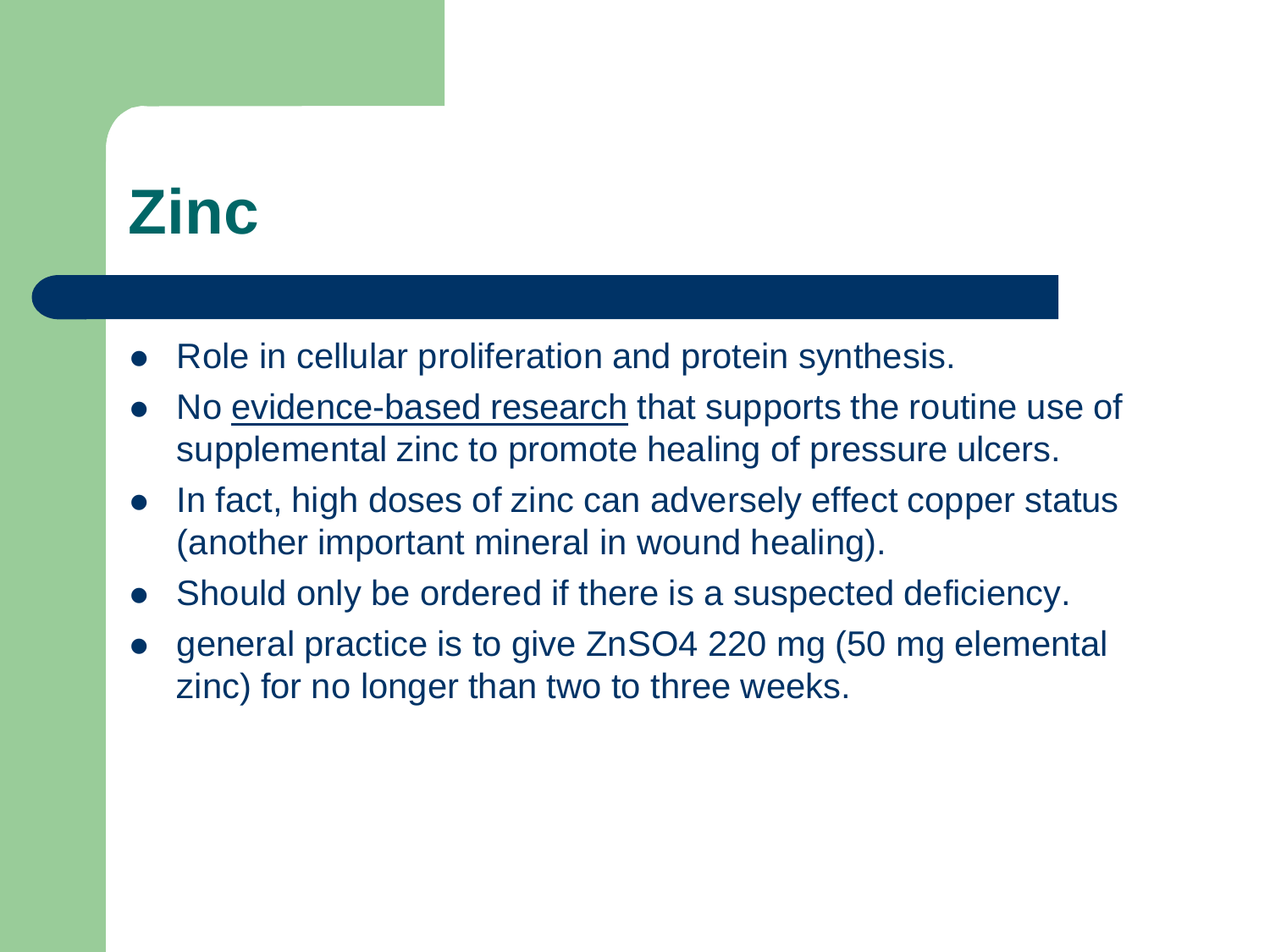# **Other Important Micronutrients**

- Vitamin A
	- Allows epithelization, collagen synthesis, and collagen crosslinking
	- Too much may exacerbate inflammatory response
- Vitamin E:
	- Responsible for collagen synthesis
	- Assists in wound healing
	- DOES NOT prevent scar formation
	- Needed systemically not topically
- Copper:
	- Cofactor for connective tissue production
	- Collagen polymerization
	- Formation of cross linkages to enhance scar strength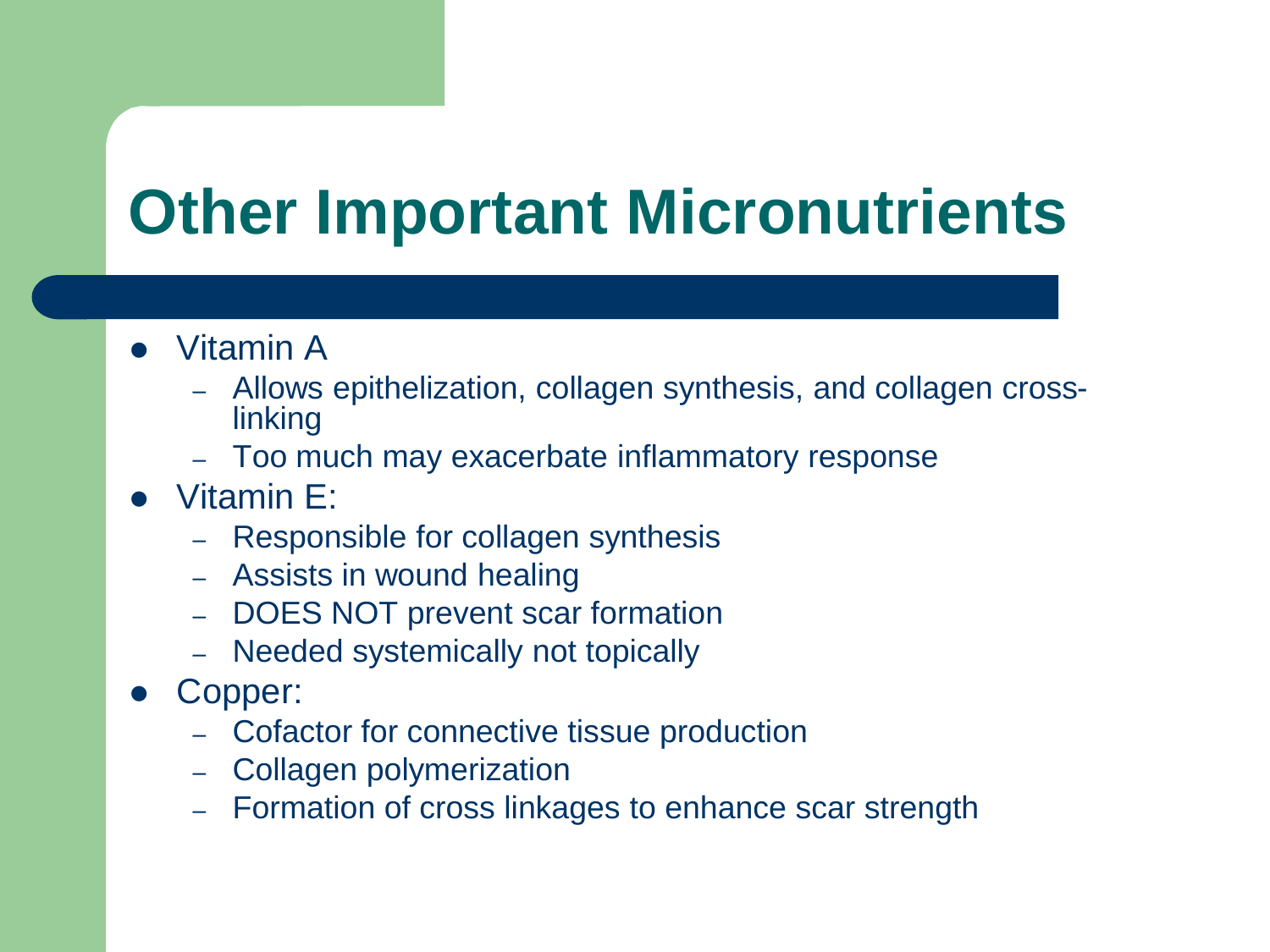## **Nutrition Interventions**

- Encourage intake of high-quality protein foods (meat, milk, eggs, yogurt, and cheese), at meals and snacks
- Provide double portions of high-quality protein foods
- Provide in-between meal nourishments based on patient/residents likes/dislikes
- Consider commercial supplements based on likes/dislikes of patient/resident, if meal intake is inadequate
- Encourage intake of fluids—juice with every meal, water with every meal, etc
- Offer and encourage small frequent feedingsRecommend appetite stimulants
- Provide protein powder, 1 scoop in milk, juice, or beverage of choice with each meal
- Use combination PO and enteral nutrition, if PO is consistently not adequate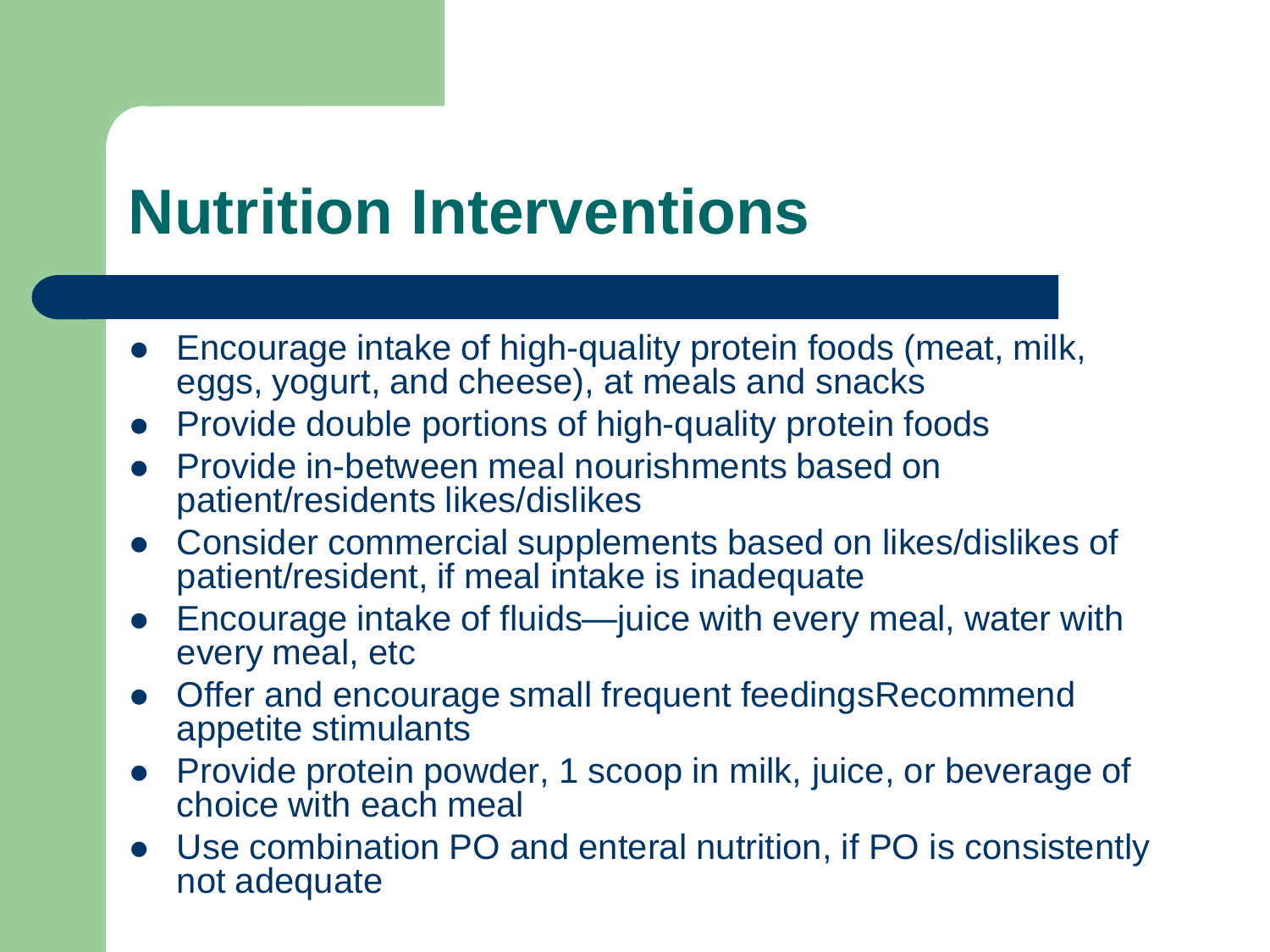#### **Different Nutrition Interventions for Different Patients:**

- Best Choices for Patients/Residents who have a good appetite:
	- Foods fortified with protein and/or calories
	- Large portions of meat and eggs
- Best Choices for Patients/Residents who need extra protein and calories but don't have a good appetite
	- 2.0 kcal/ml medication pass: 60-90 cc TID or QID provides supplemental protein, calories, and vitamins and minerals
	- Liquid protein supplement at med pass (usually 30 cc BID)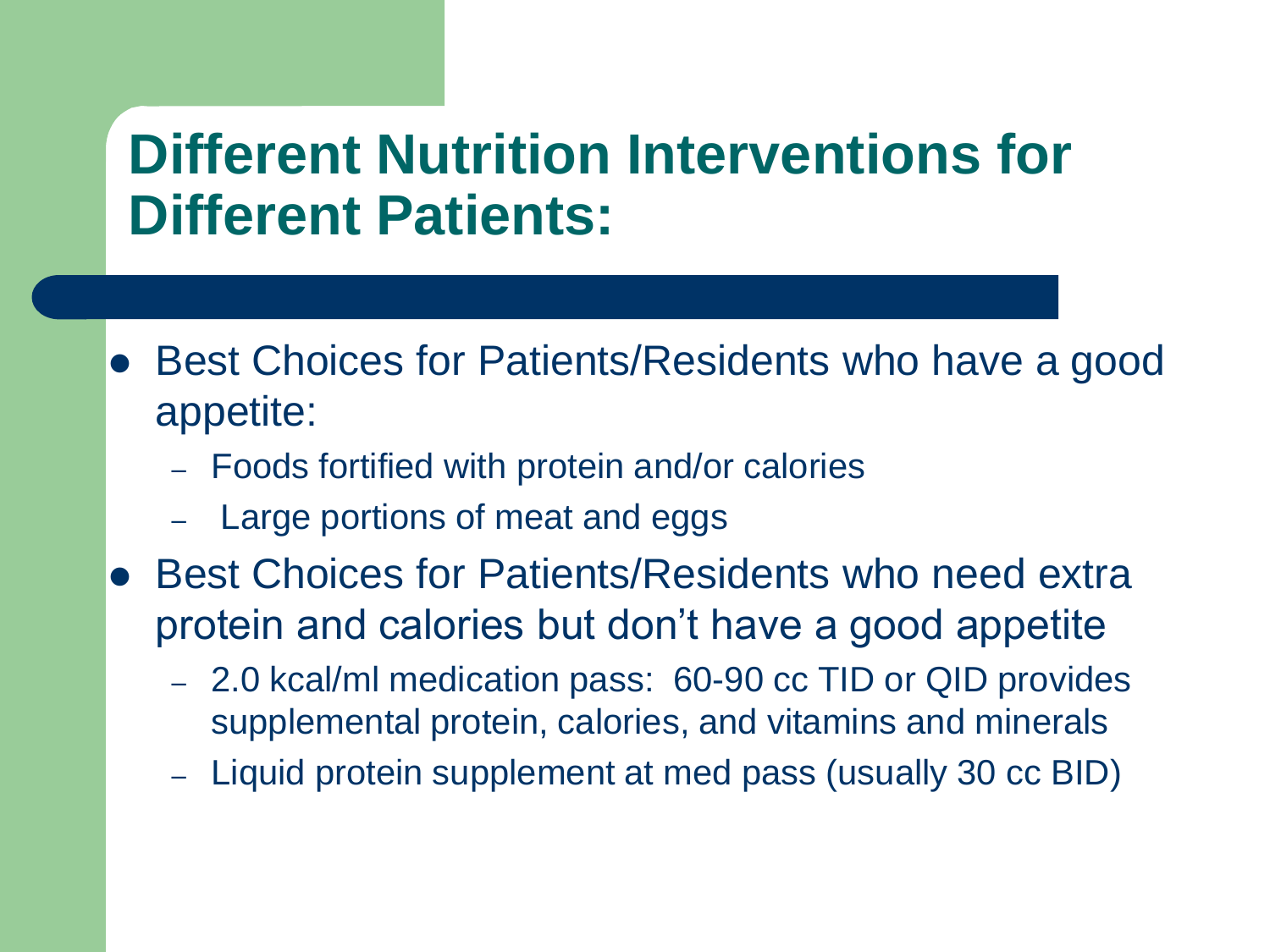#### **Different Nutrition Interventions for Different Patients:**

- Best Choices for Patients/Residents who are drinking better than they are eating:
	- Fortified juice-type beverages that contain protein and vitamins and minerals such. Serve between meals if possible
	- Shake-type beverages. Serve between meals if possible
- **Best Choices for Patients/Residents who like** desserts:
	- Fortified pudding or ice cream
- Best Choices for Patients/Residents who need extra protein without too many extra calories:
	- Protein powders mixed with food and/or beverages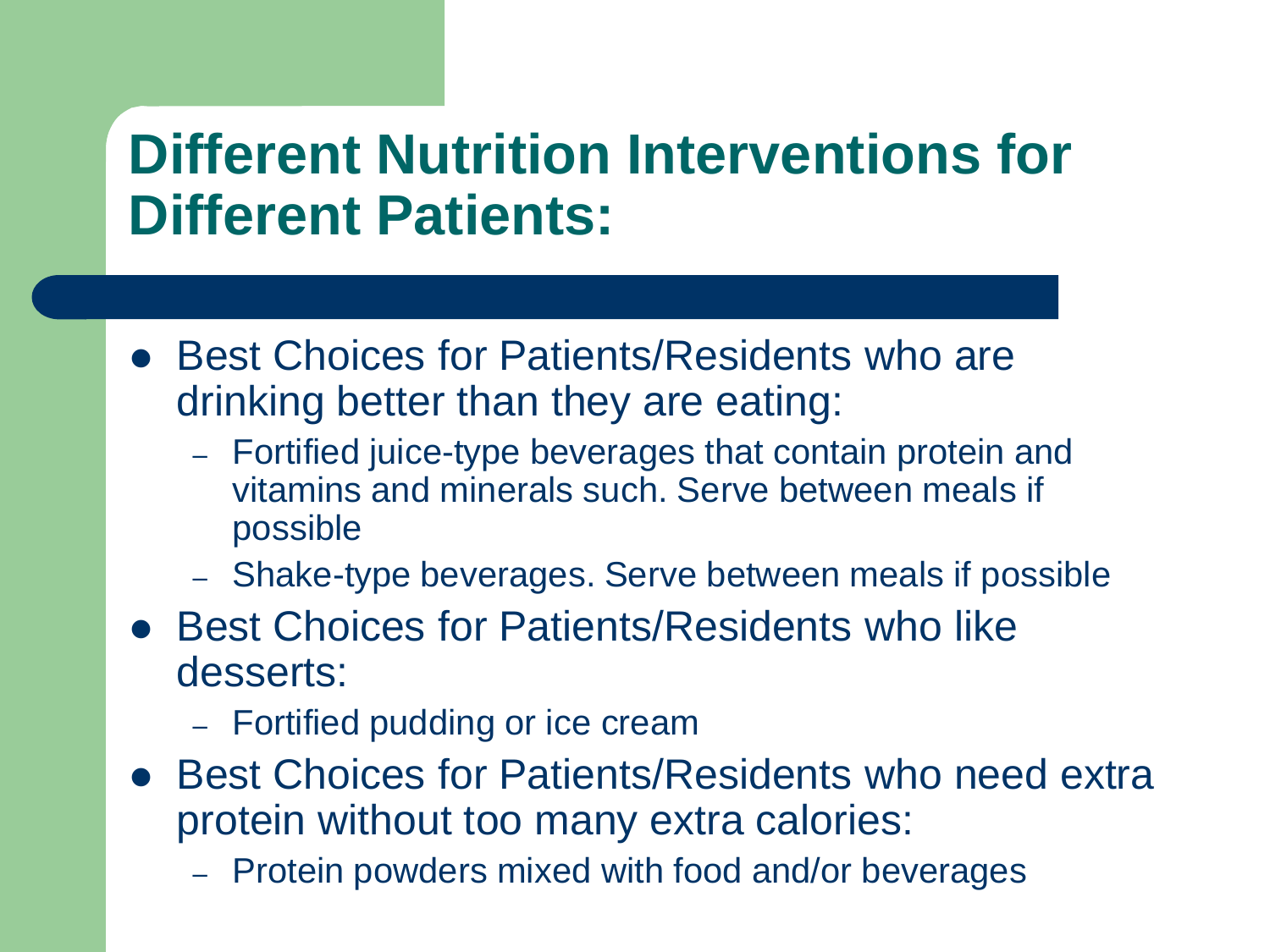#### **Educational Goals for Patients/Residents**

- Increased awareness of the risk factors associated with pressure ulcer development.
- Increased knowledge of dangers associated with over-supplementation of nutrients, especially zinc.
- Increased knowledge of food and nutrition intake needed for wound healing.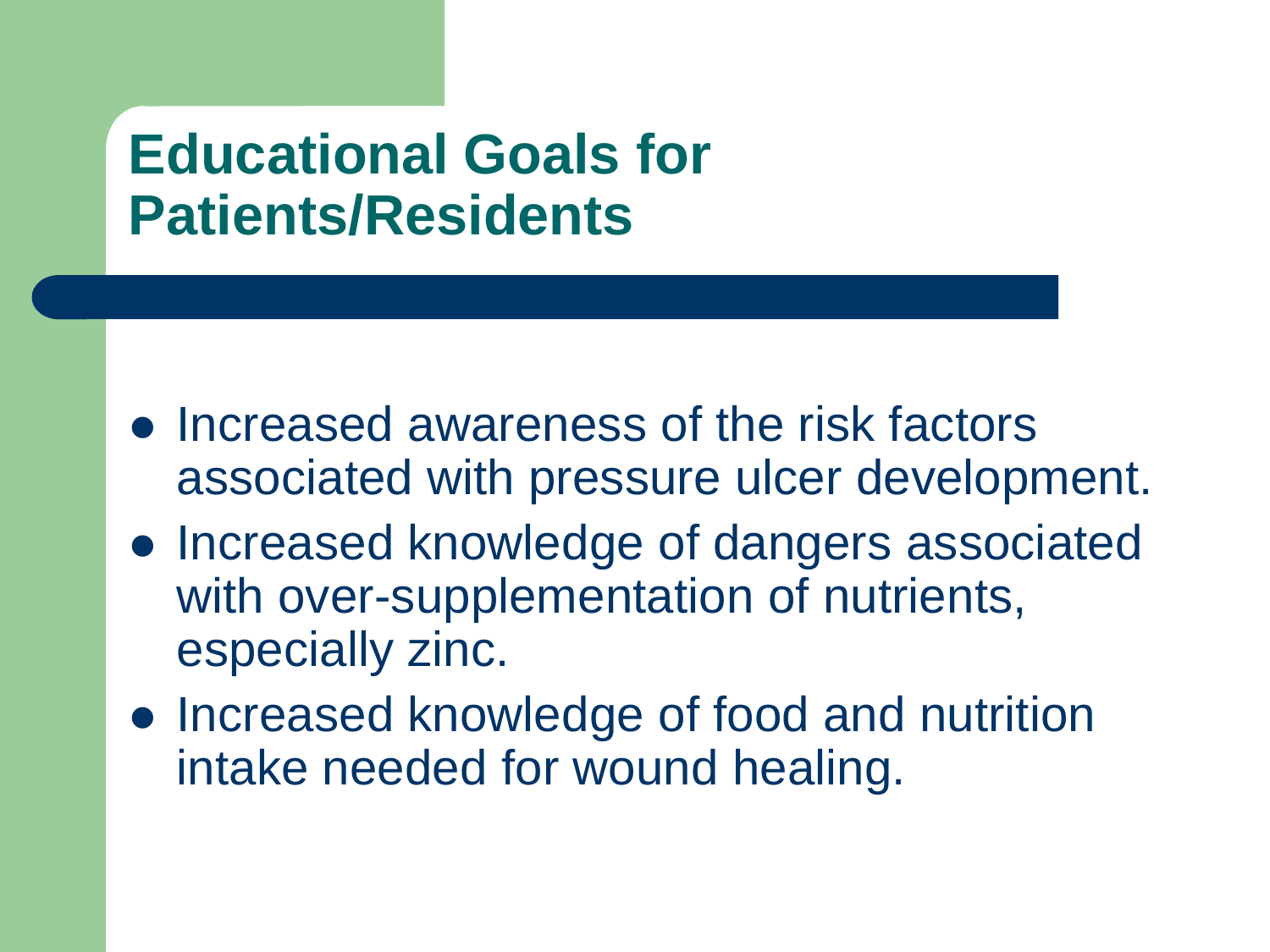## **Nutrition Monitoring and Evaluations**

- Weight
- **Anthropometrics**
- Laboratory tests (N-balance, electrolytes, glucose)
- Nutrient intake, quantity and quality (oral, enteral, parenteral)
- Wound stage/healing
- Hydration status (I&Os, BUN/Creatinine ratio, Hct)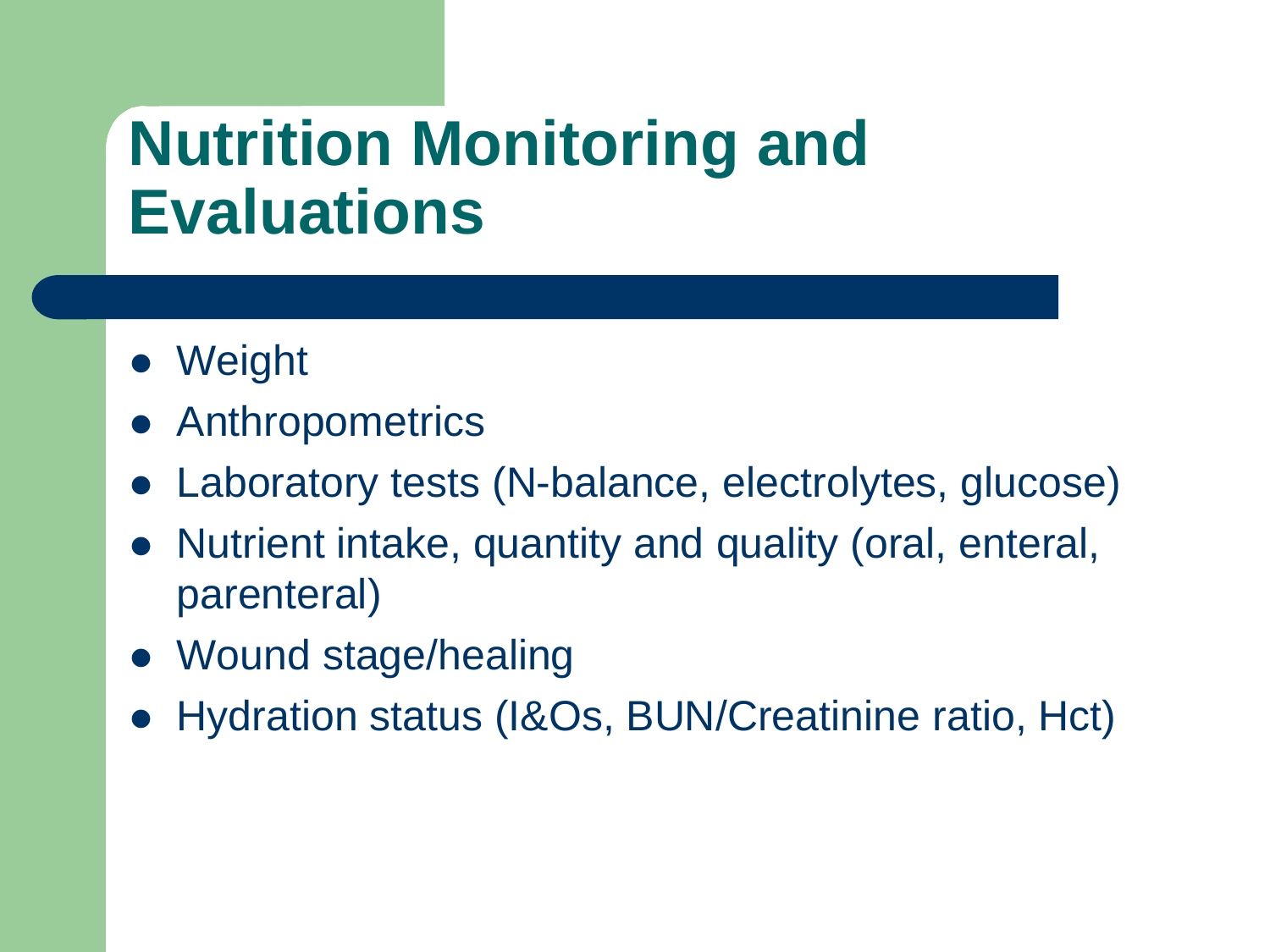## **Clinical Team**

 Communication between Nursing Staff and the Registered Dietitian is essential to maintain optimal nutrition for our patients.